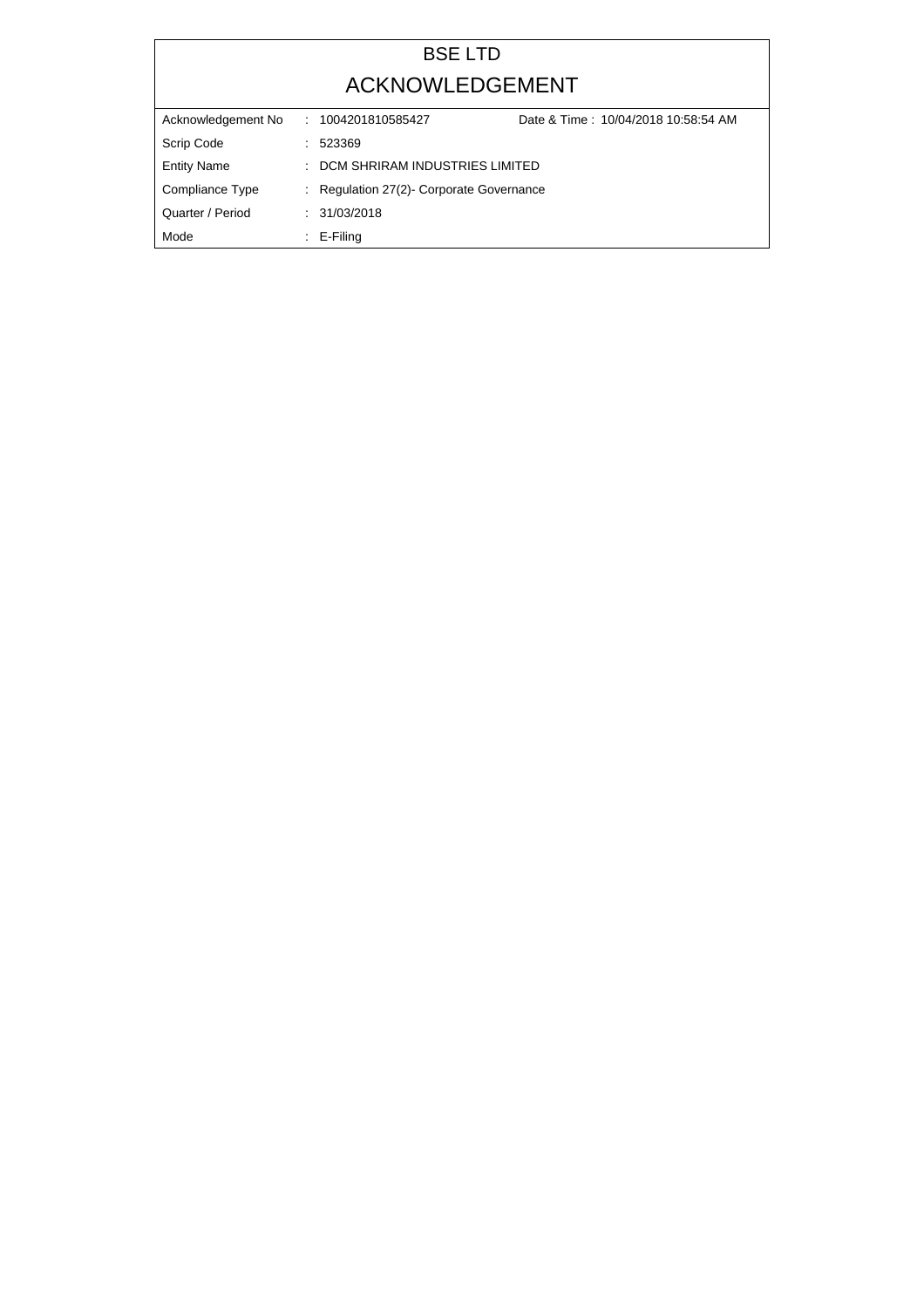| <b>MSEI</b> Symbol              |                                |  |  |  |
|---------------------------------|--------------------------------|--|--|--|
| Scrip code                      | 523369                         |  |  |  |
| NSE Symbol                      |                                |  |  |  |
| MSEI Symbol                     |                                |  |  |  |
| <b>ISIN</b>                     |                                |  |  |  |
| Name of the entity              | DCM SHRIRAM INDUSTRIES LIMITED |  |  |  |
| Date of start of financial year | 01-04-2017                     |  |  |  |
| Date of end of financial year   | 31-03-2018                     |  |  |  |
| <b>Reporting Quarter</b>        | Yearly                         |  |  |  |
| Date of Report                  | 31-03-2018                     |  |  |  |
| Risk management committee       | Not Applicable                 |  |  |  |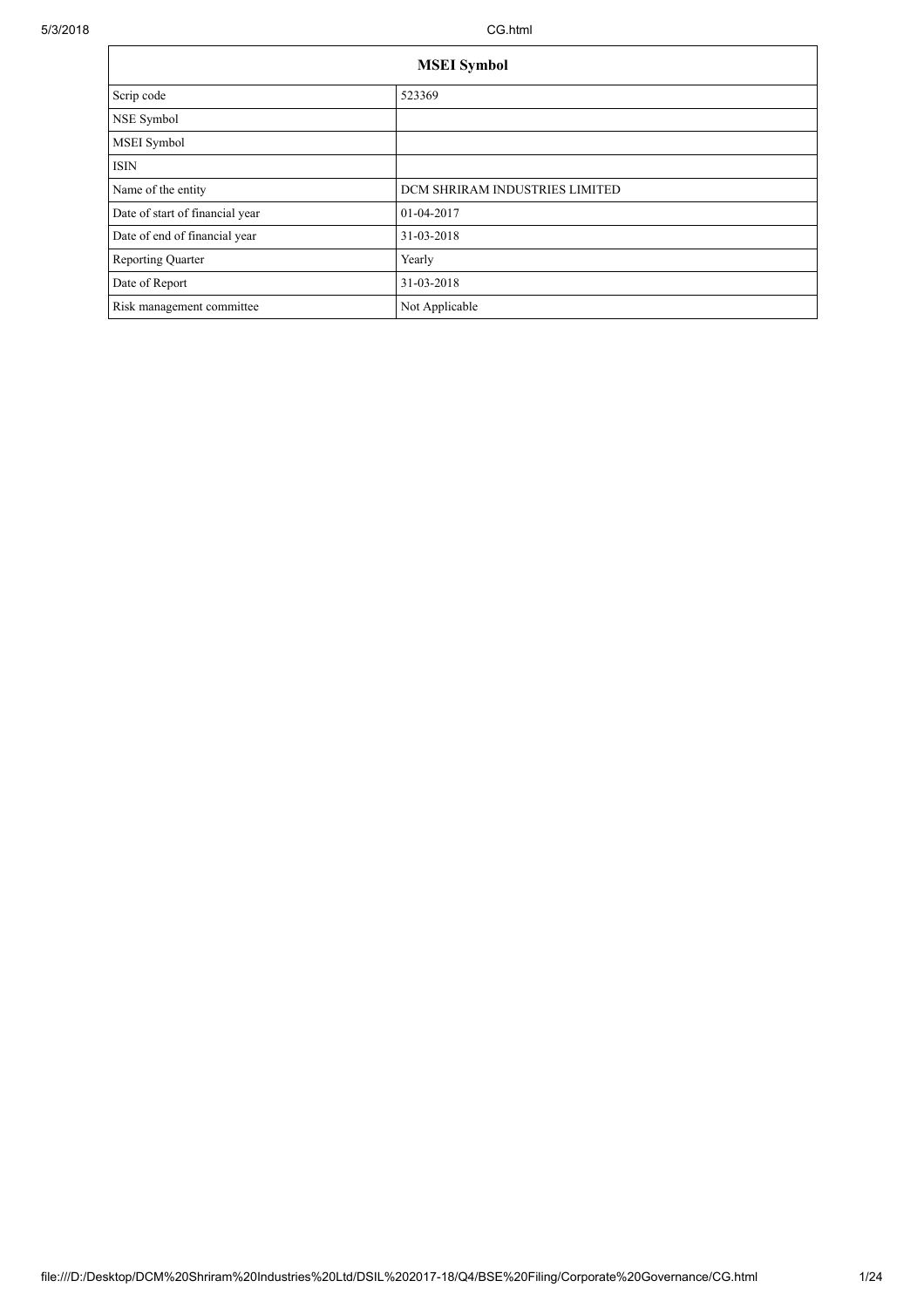| Annexure I                                                                              |  |
|-----------------------------------------------------------------------------------------|--|
| Annexure I to be submitted by listed entity on quarterly basis                          |  |
| I. Composition of Board of Directors                                                    |  |
| Disclosure of notes on composition of board of directors explanatory                    |  |
| Is there any change in information of board of directors compare to previous quarter No |  |
|                                                                                         |  |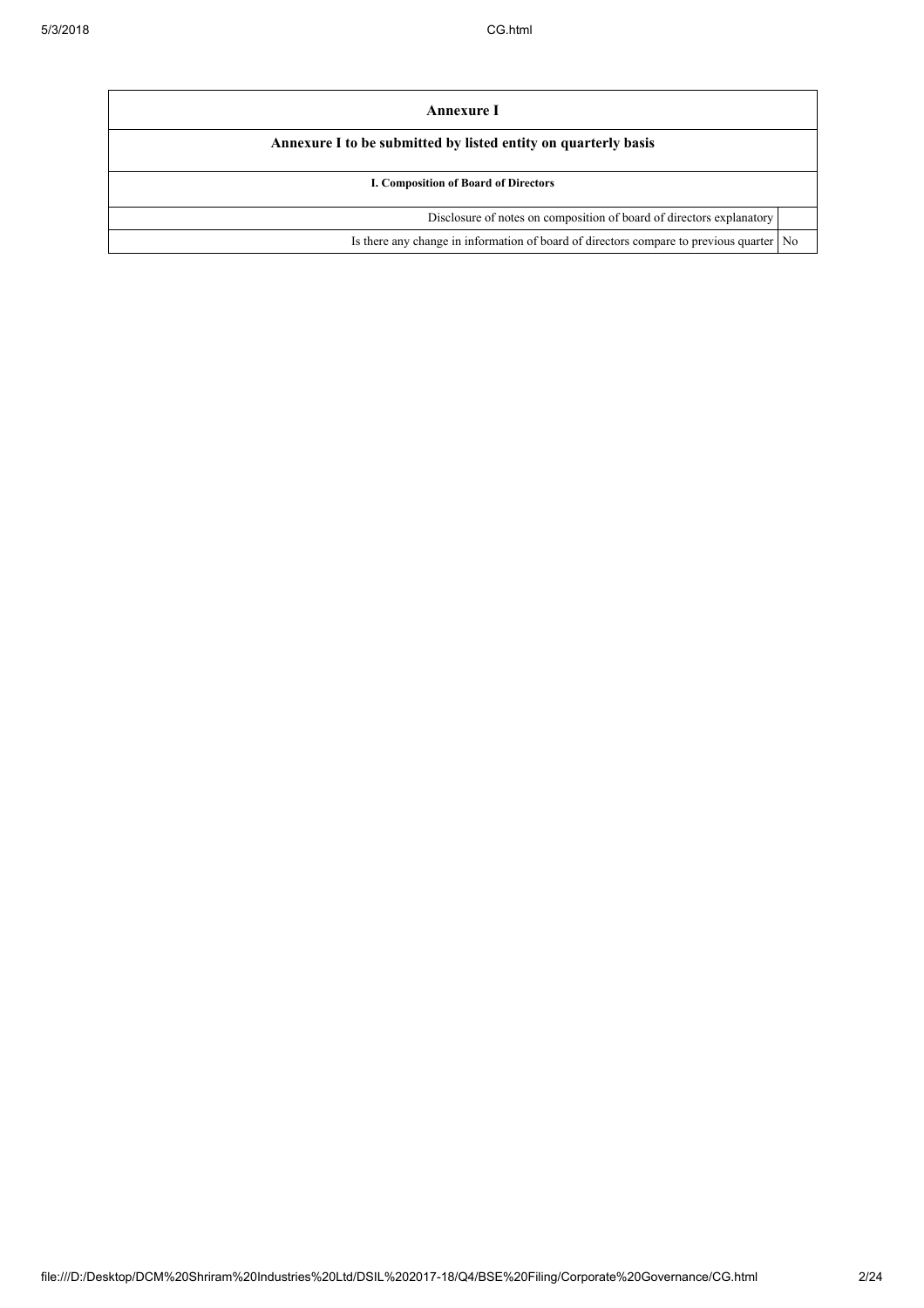| Annexure 1                                                                        |  |  |  |
|-----------------------------------------------------------------------------------|--|--|--|
| <b>II. Composition of Committees</b>                                              |  |  |  |
| Disclosure of notes on composition of committees explanatory                      |  |  |  |
| Is there any change in information of committees compare to previous quarter   No |  |  |  |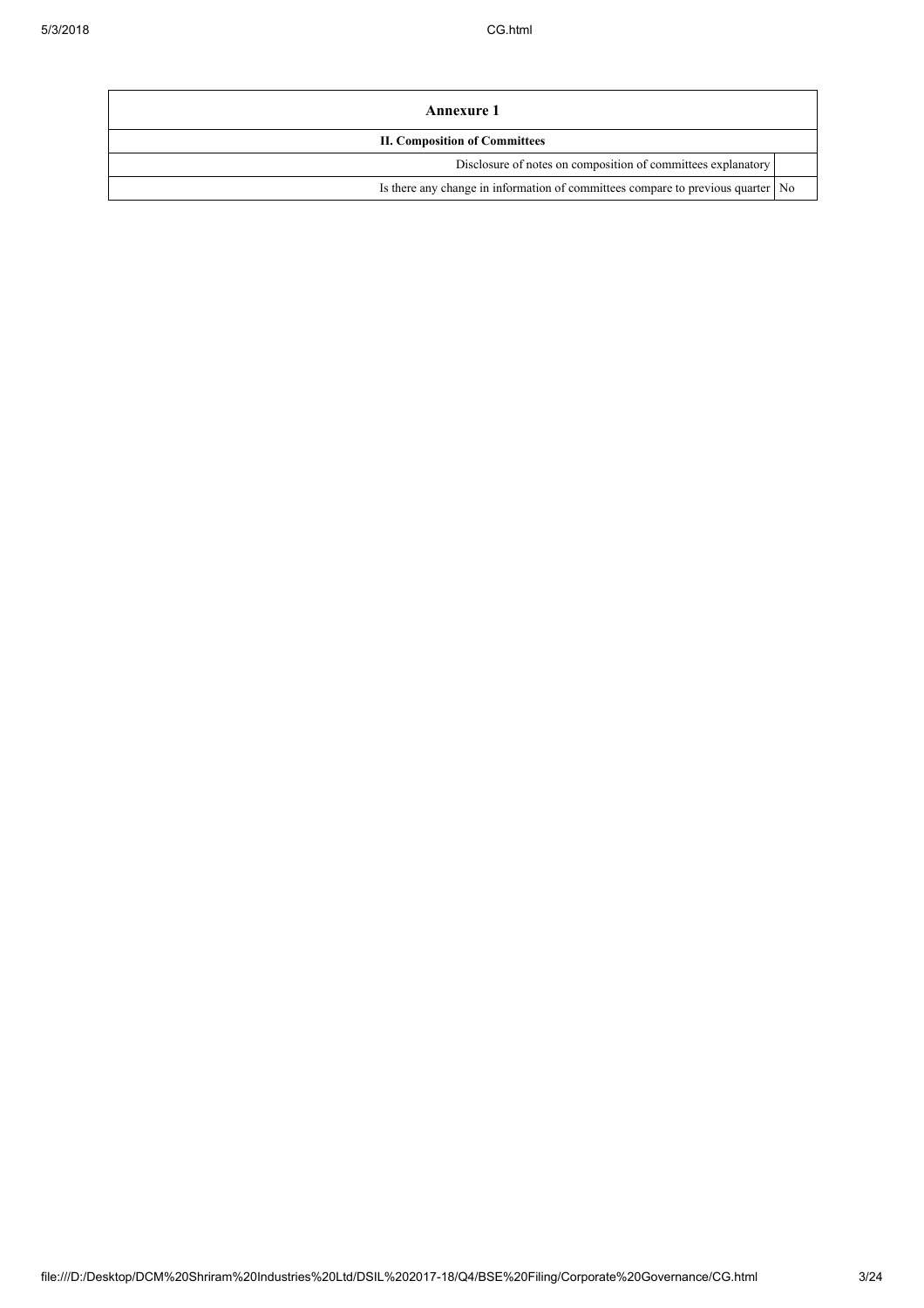|                                                                                                                         | <b>Annexure 1</b>                                                |                                                                |     |  |  |  |  |
|-------------------------------------------------------------------------------------------------------------------------|------------------------------------------------------------------|----------------------------------------------------------------|-----|--|--|--|--|
|                                                                                                                         | <b>Annexure 1</b>                                                |                                                                |     |  |  |  |  |
|                                                                                                                         | <b>III.</b> Meeting of Board of Directors                        |                                                                |     |  |  |  |  |
|                                                                                                                         | Disclosure of notes on meeting of board of directors explanatory |                                                                |     |  |  |  |  |
| Date(s) of meeting (if any) in the<br>$Date(s)$ of meeting (if any) in the<br>Sr<br>previous quarter<br>current quarter |                                                                  | Maximum gap between any two consecutive (in<br>number of days) |     |  |  |  |  |
|                                                                                                                         | 13-12-2017                                                       |                                                                |     |  |  |  |  |
| $\overline{2}$                                                                                                          |                                                                  | 13-02-2018                                                     | -61 |  |  |  |  |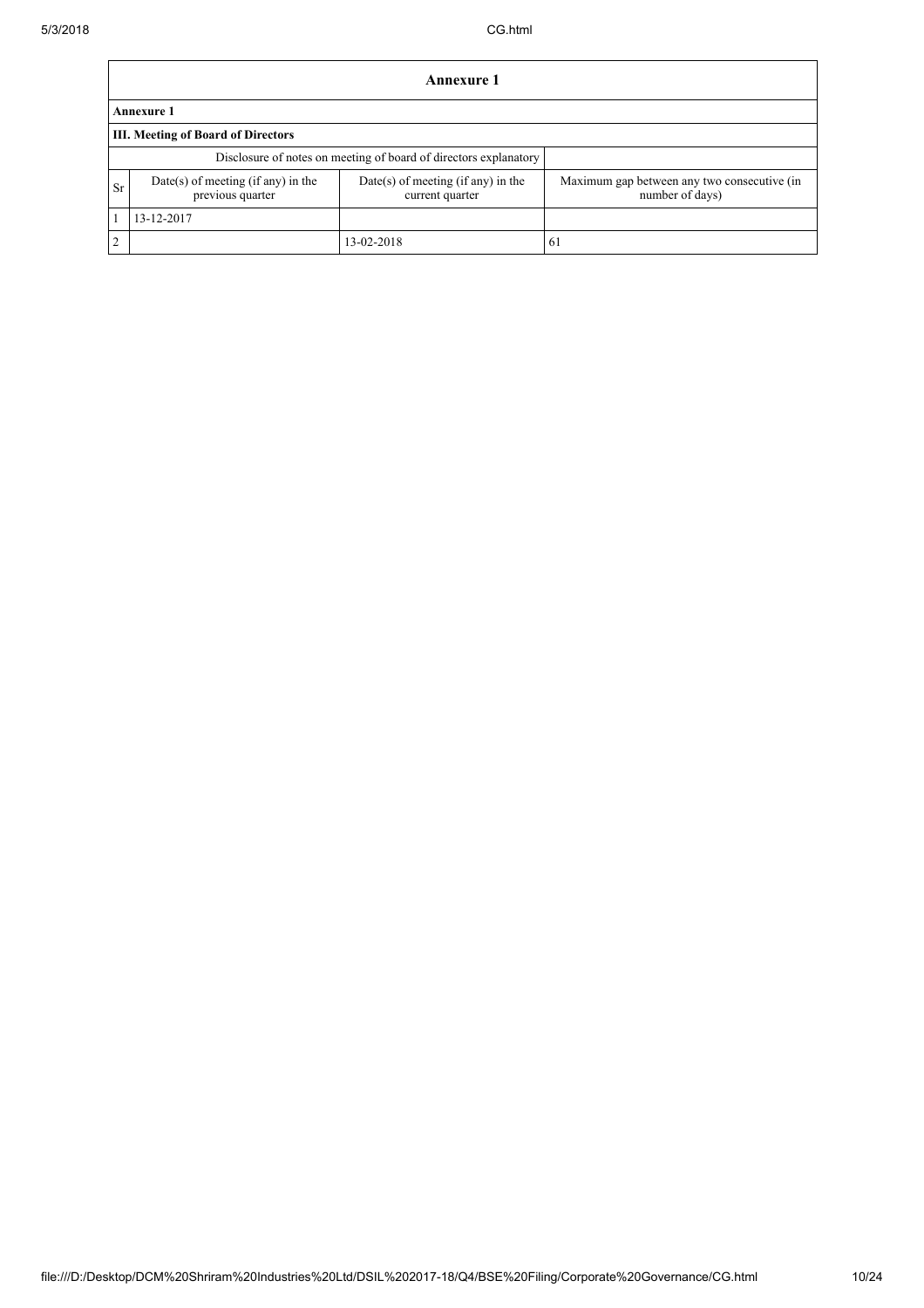|                | <b>Annexure 1</b>                                  |                                                                     |                                                     |                                 |                                                                     |                                                                               |                               |
|----------------|----------------------------------------------------|---------------------------------------------------------------------|-----------------------------------------------------|---------------------------------|---------------------------------------------------------------------|-------------------------------------------------------------------------------|-------------------------------|
|                | <b>IV. Meeting of Committees</b>                   |                                                                     |                                                     |                                 |                                                                     |                                                                               |                               |
|                |                                                    |                                                                     |                                                     |                                 |                                                                     | Disclosure of notes on meeting of committees explanatory                      |                               |
| <b>Sr</b>      | Name of<br>Committee                               | $Date(s)$ of meeting<br>of the committee in<br>the relevant quarter | Whether<br>requirement of<br>Quorum met<br>(Yes/No) | Requirement<br>of Quorum<br>met | $Date(s)$ of meeting<br>of the committee in<br>the previous quarter | Maximum gap between<br>any two consecutive<br>meetings (in number of<br>days) | Name of<br>other<br>committee |
|                | Audit<br>Committee                                 | 13-02-2018                                                          | Yes                                                 | 4                               | 13-12-2017                                                          | 61                                                                            |                               |
| $\overline{2}$ | <b>Stakeholders</b><br>Relationship<br>Committee   | 23-03-2018                                                          | Yes                                                 | 4                               |                                                                     | 367                                                                           |                               |
| $\overline{3}$ | Corporate<br>Social<br>Responsibility<br>Committee | 23-03-2018                                                          | Yes                                                 | 3                               |                                                                     | 212                                                                           |                               |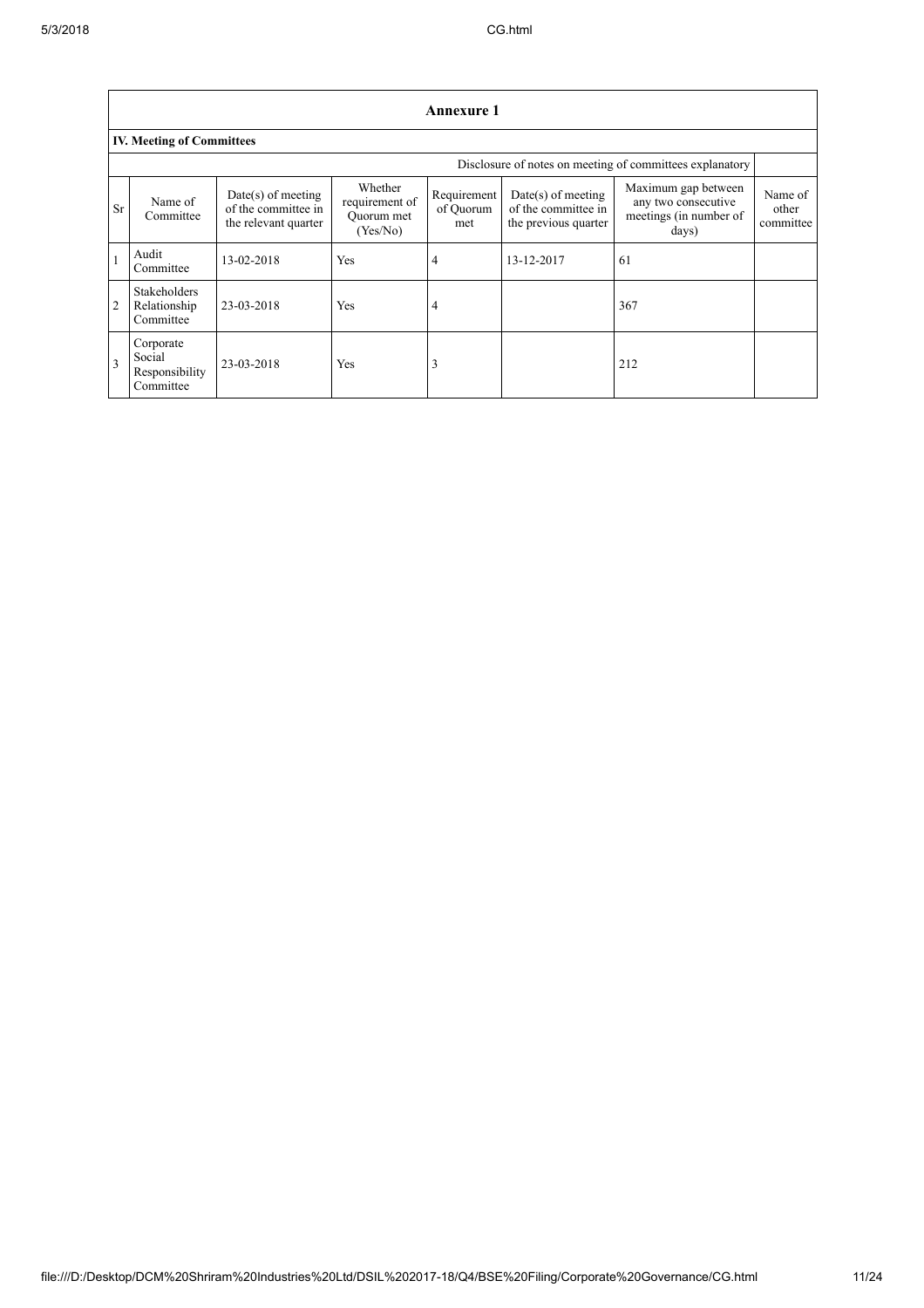|                | Annexure 1                                                                                                |                                  |                                                                    |  |  |  |
|----------------|-----------------------------------------------------------------------------------------------------------|----------------------------------|--------------------------------------------------------------------|--|--|--|
|                | V. Related Party Transactions                                                                             |                                  |                                                                    |  |  |  |
| Sr             | Subject                                                                                                   | Compliance status<br>(Yes/No/NA) | If status is "No" details of non-<br>compliance may be given here. |  |  |  |
|                | Whether prior approval of audit committee obtained                                                        | Yes                              |                                                                    |  |  |  |
| $\overline{2}$ | Whether shareholder approval obtained for material RPT                                                    | NA                               |                                                                    |  |  |  |
| $\overline{3}$ | Whether details of RPT entered into pursuant to omnibus approval<br>have been reviewed by Audit Committee | Yes                              |                                                                    |  |  |  |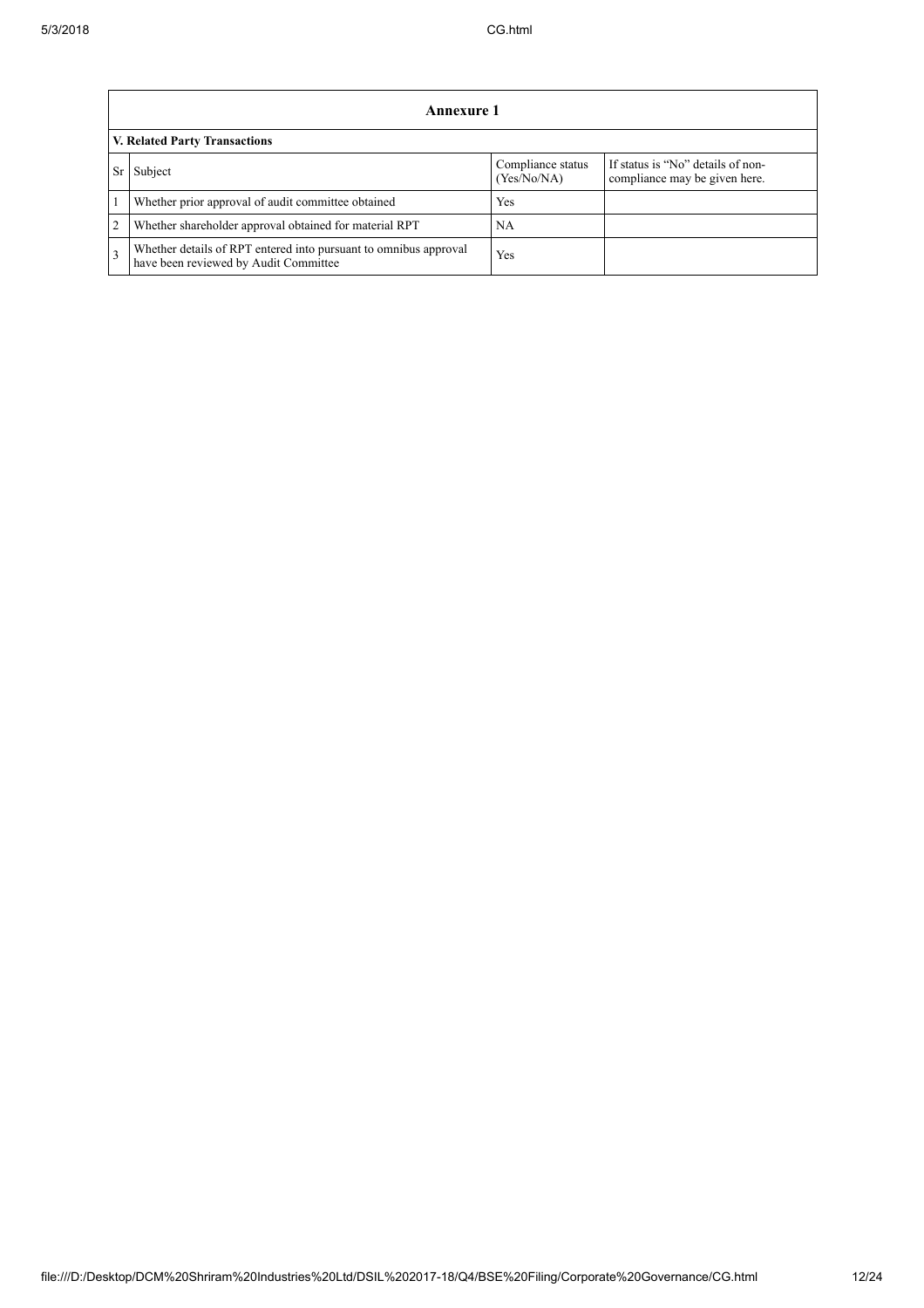|                          | Annexure 1                                                                                                                                                                                                      |                               |  |  |  |
|--------------------------|-----------------------------------------------------------------------------------------------------------------------------------------------------------------------------------------------------------------|-------------------------------|--|--|--|
|                          | <b>VI. Affirmations</b>                                                                                                                                                                                         |                               |  |  |  |
|                          | Sr Subject                                                                                                                                                                                                      | Compliance<br>status (Yes/No) |  |  |  |
|                          | The composition of Board of Directors is in terms of SEBI (Listing obligations and disclosure requirements)<br>Regulations, 2015                                                                                | Yes                           |  |  |  |
| $\overline{c}$           | The composition of the following committees is in terms of SEBI(Listing obligations and disclosure requirements)<br>Regulations, 2015 a. Audit Committee                                                        | Yes                           |  |  |  |
| $\overline{3}$           | The composition of the following committees is in terms of SEBI(Listing obligations and disclosure requirements)<br>Regulations, 2015. b. Nomination & remuneration committee                                   | Yes                           |  |  |  |
| $\overline{4}$           | The composition of the following committees is in terms of SEBI(Listing obligations and disclosure requirements)<br>Regulations, 2015. c. Stakeholders relationship committee                                   | Yes                           |  |  |  |
| $\overline{\phantom{0}}$ | The composition of the following committees is in terms of SEBI(Listing obligations and disclosure requirements)<br>Regulations, 2015. d. Risk management committee (applicable to the top 100 listed entities) | <b>NA</b>                     |  |  |  |
| 6                        | The committee members have been made aware of their powers, role and responsibilities as specified in SEBI<br>(Listing obligations and disclosure requirements) Regulations, 2015.                              | Yes                           |  |  |  |
| $\overline{7}$           | The meetings of the board of directors and the above committees have been conducted in the manner as specified in<br>SEBI (Listing obligations and disclosure requirements) Regulations, 2015.                  | Yes                           |  |  |  |
| 8                        | This report and/or the report submitted in the previous quarter has been placed before Board of Directors.                                                                                                      | Yes                           |  |  |  |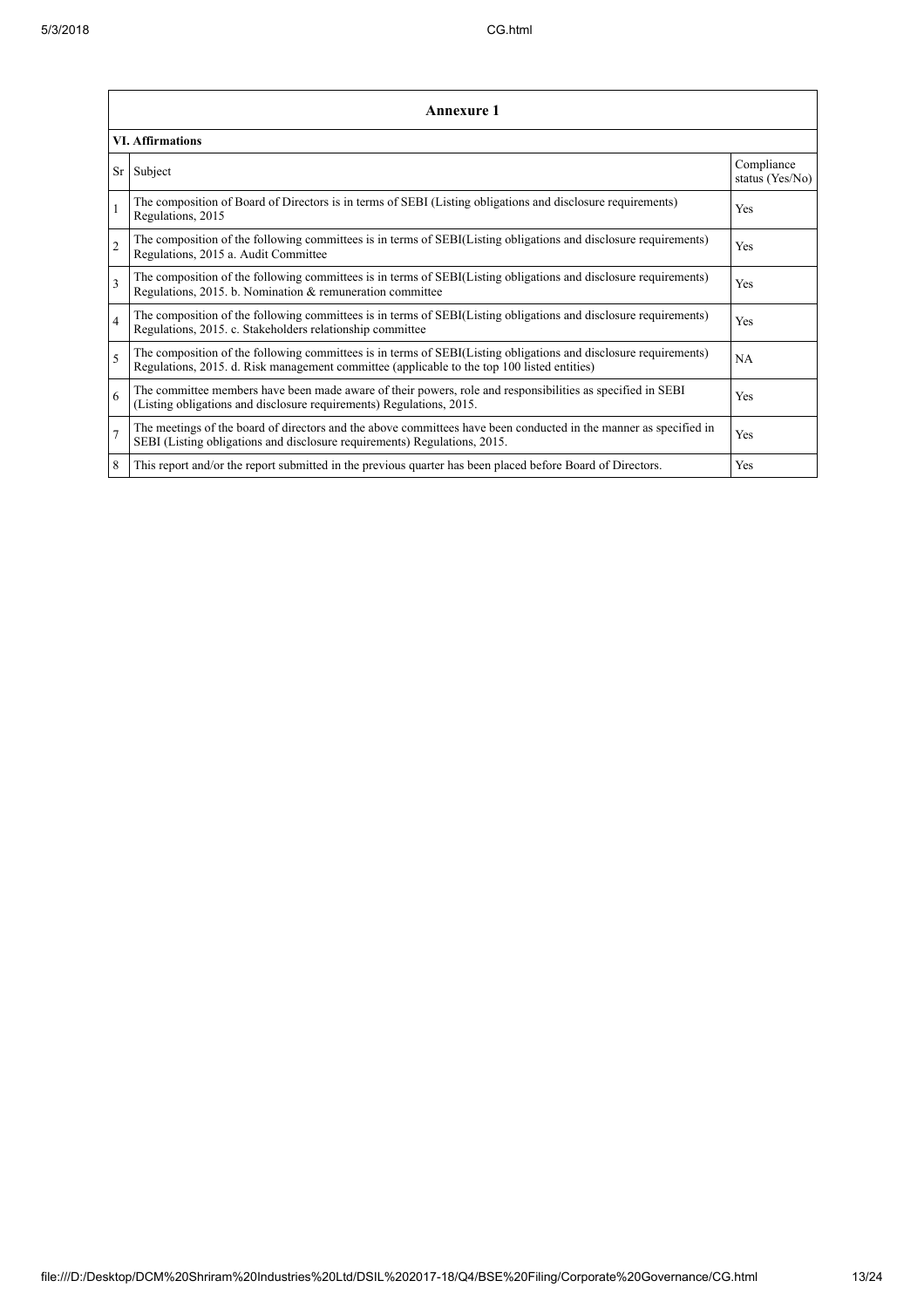|                | <b>Annexure II</b>                                                         |                                  |                                                                                                                 |               |  |  |
|----------------|----------------------------------------------------------------------------|----------------------------------|-----------------------------------------------------------------------------------------------------------------|---------------|--|--|
|                |                                                                            |                                  | Annexure II to be submitted by listed entity at the end of the financial year (for the whole of financial year) |               |  |  |
|                | I. Disclosure on website in terms of Listing Regulations                   |                                  |                                                                                                                 |               |  |  |
| Sr             | Item                                                                       | Compliance status<br>(Yes/No/NA) | If status is "No" details of non-<br>compliance may be given here.                                              | Web address   |  |  |
|                | Details of business                                                        | Yes                              |                                                                                                                 | www.dcmsr.com |  |  |
| $\overline{2}$ | Terms and conditions of appointment of<br>independent directors            | Yes                              |                                                                                                                 | www.dcmsr.com |  |  |
| 3              | Composition of various committees of board of<br>directors                 | Yes                              |                                                                                                                 | www.dcmsr.com |  |  |
| 4              | Code of conduct of board of directors and senior<br>management personnel   | Yes                              |                                                                                                                 | www.dcmsr.com |  |  |
| 5              | Details of establishment of vigil mechanism/<br>Whistle Blower policy      | Yes                              |                                                                                                                 | www.dcmsr.com |  |  |
| 6              | Criteria of making payments to non-executive<br>directors                  | Yes                              |                                                                                                                 | www.dcmsr.com |  |  |
| 7              | Policy on dealing with related party transactions                          | Yes                              |                                                                                                                 | www.dcmsr.com |  |  |
| 8              | Policy for determining 'material' subsidiaries                             | Yes                              |                                                                                                                 | www.dcmsr.com |  |  |
| $\mathbf Q$    | Details of familiarization programmes imparted<br>to independent directors | Yes                              |                                                                                                                 | www.dcmsr.com |  |  |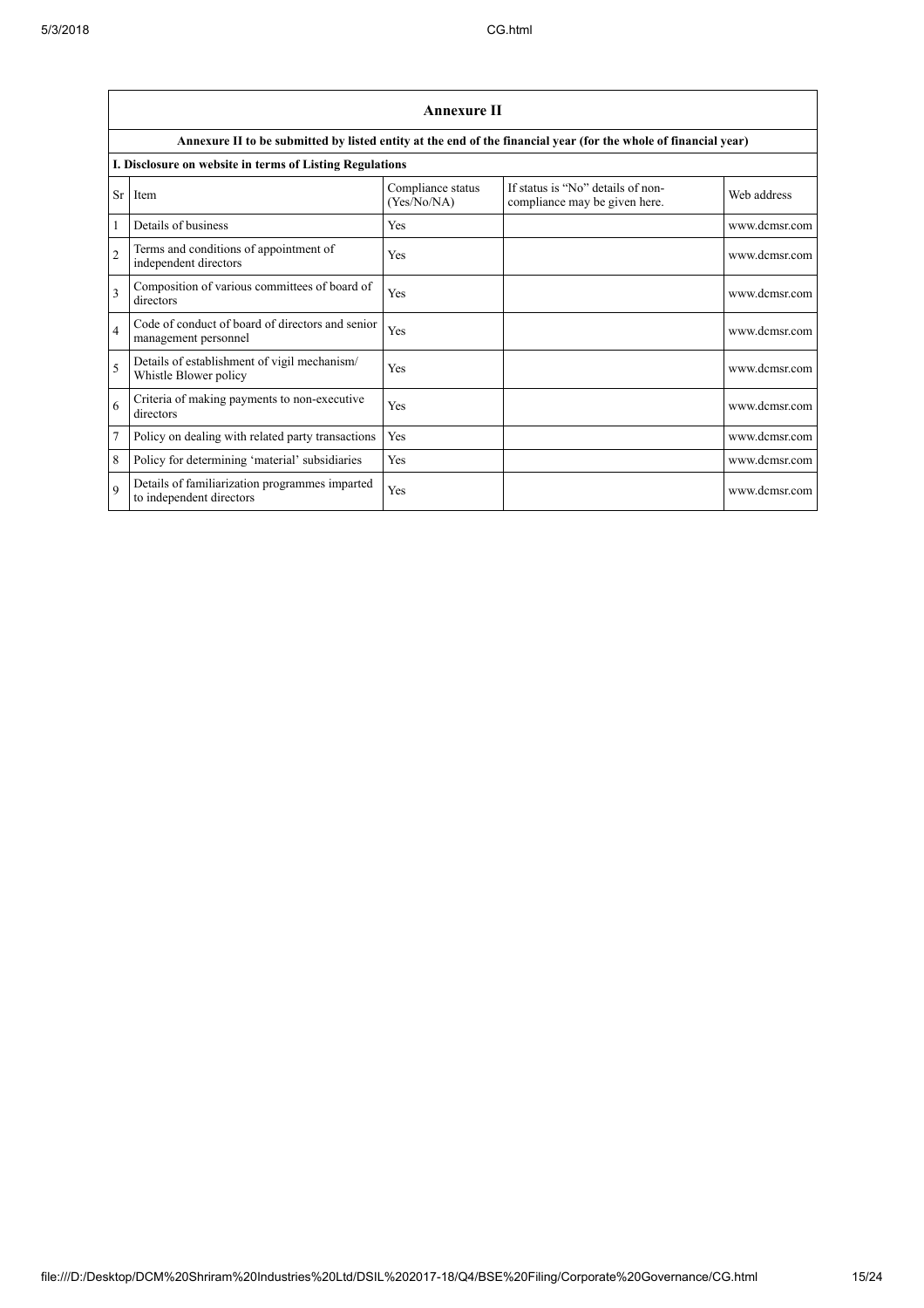|    | <b>Annexure II</b>                                                                                                                            |                                     |                                                                      |               |  |  |
|----|-----------------------------------------------------------------------------------------------------------------------------------------------|-------------------------------------|----------------------------------------------------------------------|---------------|--|--|
|    | Annexure II to be submitted by listed entity at the end of the financial year (for the whole of financial year)                               |                                     |                                                                      |               |  |  |
|    | I. Disclosure on website in terms of Listing Regulations                                                                                      |                                     |                                                                      |               |  |  |
| Sr | Item                                                                                                                                          | Compliance<br>status<br>(Yes/No/NA) | If status is "No" details of<br>non-compliance may be given<br>here. | Web address   |  |  |
| 10 | Contact information of the designated officials of the listed<br>entity who are responsible for assisting and handling investor<br>grievances | Yes                                 |                                                                      | www.dcmsr.com |  |  |
| 11 | email address for grievance redressal and other relevant details                                                                              | Yes                                 |                                                                      | www.dcmsr.com |  |  |
| 12 | Financial results                                                                                                                             | Yes                                 |                                                                      | www.dcmsr.com |  |  |
| 13 | Shareholding pattern                                                                                                                          | Yes                                 |                                                                      | www.dcmsr.com |  |  |
| 14 | Details of agreements entered into with the media companies<br>and/or their associates                                                        | NA                                  |                                                                      |               |  |  |
| 15 | New name and the old name of the listed entity                                                                                                | NA                                  |                                                                      |               |  |  |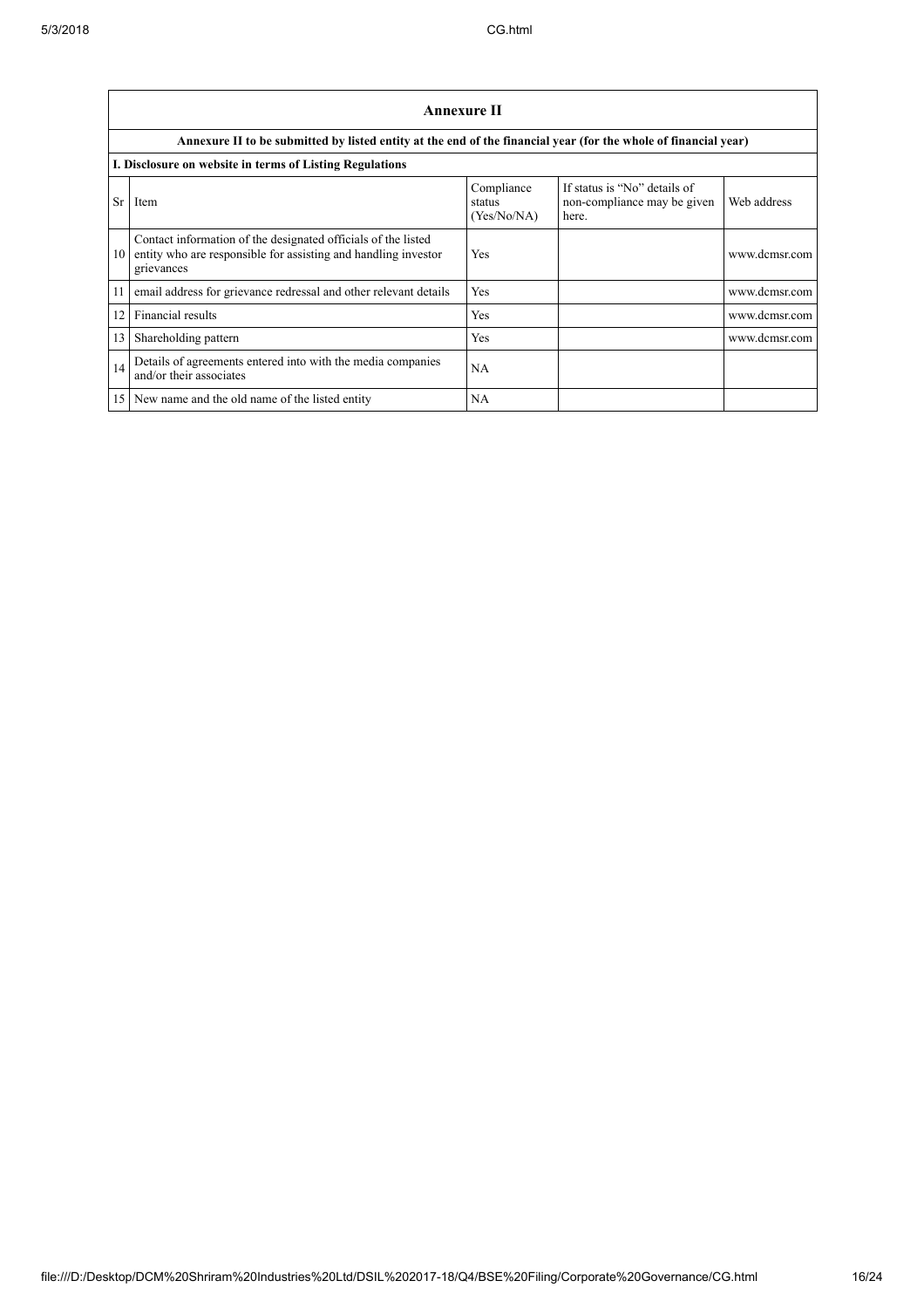|              | Annexure II                                                                                                          |                      |                                     |                                                                    |  |  |  |
|--------------|----------------------------------------------------------------------------------------------------------------------|----------------------|-------------------------------------|--------------------------------------------------------------------|--|--|--|
|              | <b>II. Annual Affirmations</b>                                                                                       |                      |                                     |                                                                    |  |  |  |
| Sr.          | Particulars                                                                                                          | Regulation<br>Number | Compliance<br>status<br>(Yes/No/NA) | If status is "No" details of non-<br>compliance may be given here. |  |  |  |
| $\mathbf{1}$ | Independent director(s) have been appointed in terms of<br>specified criteria of 'independence' and/or 'eligibility' | 16(1)(b) &<br>25(6)  | Yes                                 |                                                                    |  |  |  |
| 2            | Board composition                                                                                                    | 17(1)                | Yes                                 |                                                                    |  |  |  |
| 3            | Meeting of Board of directors                                                                                        | 17(2)                | Yes                                 |                                                                    |  |  |  |
| 4            | Review of Compliance Reports                                                                                         | 17(3)                | Yes                                 |                                                                    |  |  |  |
| 5            | Plans for orderly succession for appointments                                                                        | 17(4)                | Yes                                 |                                                                    |  |  |  |
| 6            | Code of Conduct                                                                                                      | 17(5)                | Yes                                 |                                                                    |  |  |  |
| $\tau$       | Fees/compensation                                                                                                    | 17(6)                | Yes                                 |                                                                    |  |  |  |
| 8            | Minimum Information                                                                                                  | 17(7)                | Yes                                 |                                                                    |  |  |  |
| 9            | Compliance Certificate                                                                                               | 17(8)                | Yes                                 |                                                                    |  |  |  |
|              | 10 Risk Assessment & Management                                                                                      | 17(9)                | Yes                                 |                                                                    |  |  |  |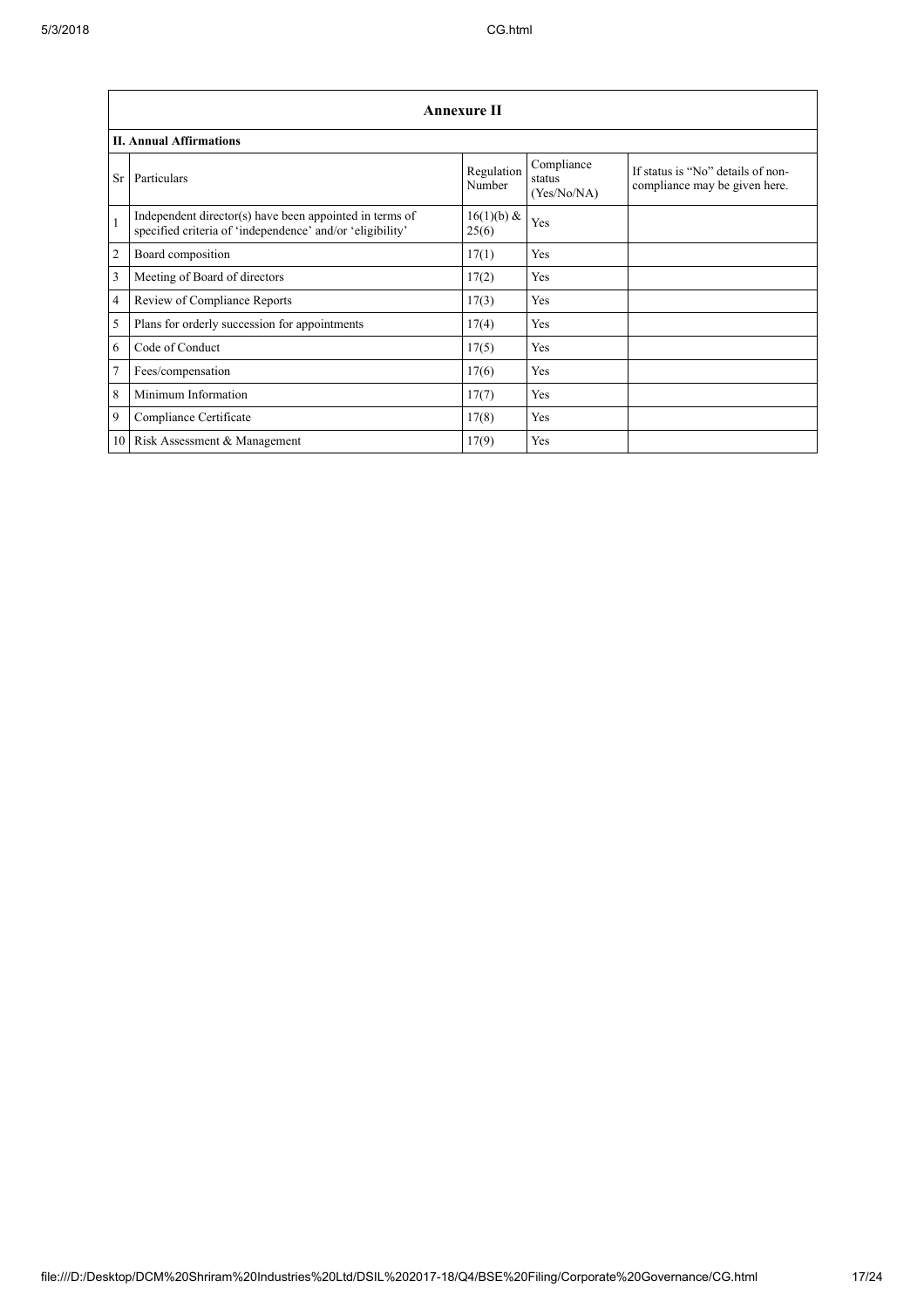|                 | <b>Annexure II</b>                                                                 |                               |                                  |                                                                    |  |  |  |
|-----------------|------------------------------------------------------------------------------------|-------------------------------|----------------------------------|--------------------------------------------------------------------|--|--|--|
|                 | <b>II. Annual Affirmations</b>                                                     |                               |                                  |                                                                    |  |  |  |
| Sr              | Particulars                                                                        | Regulation<br>Number          | Compliance status<br>(Yes/No/NA) | If status is "No" details of non-<br>compliance may be given here. |  |  |  |
| 11              | Performance Evaluation of Independent Directors                                    | 17(10)                        | Yes                              |                                                                    |  |  |  |
| 12              | Composition of Audit Committee                                                     | 18(1)                         | Yes                              |                                                                    |  |  |  |
| 13              | Meeting of Audit Committee                                                         | 18(2)                         | Yes                              |                                                                    |  |  |  |
| 14              | Composition of nomination & remuneration<br>committee                              | 19(1) & (2)                   | Yes                              |                                                                    |  |  |  |
| 15              | Composition of Stakeholder Relationship<br>Committee                               | 20(1) & (2)                   | Yes                              |                                                                    |  |  |  |
| 16              | Composition and role of risk management<br>committee                               | 21(1), (2), (3),<br>(4)       | NA                               |                                                                    |  |  |  |
| 17              | Vigil Mechanism                                                                    | 22                            | Yes                              |                                                                    |  |  |  |
| 18              | Policy for related party Transaction                                               | 23(1), (5), (6),<br>(7) & (8) | Yes                              |                                                                    |  |  |  |
| 19              | Prior or Omnibus approval of Audit Committee for<br>all related party transactions | 23(2), (3)                    | Yes                              |                                                                    |  |  |  |
| 20 <sub>1</sub> | Approval for material related party transactions                                   | 23(4)                         | Yes                              |                                                                    |  |  |  |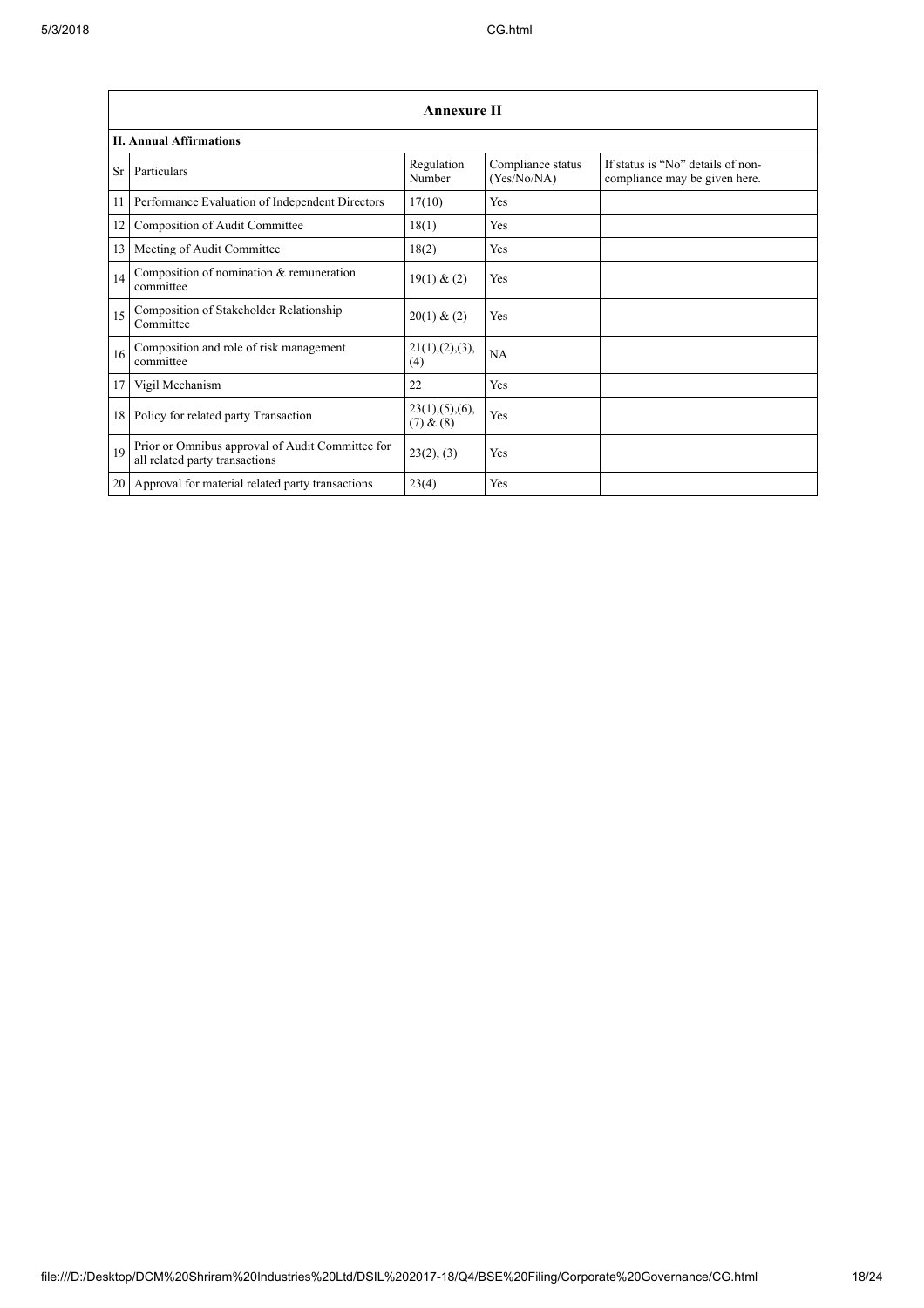| Annexure II<br><b>II. Annual Affirmations</b> |                                                                                                                      |                                      |     |  |  |  |
|-----------------------------------------------|----------------------------------------------------------------------------------------------------------------------|--------------------------------------|-----|--|--|--|
|                                               |                                                                                                                      |                                      |     |  |  |  |
| 21                                            | Composition of Board of Directors of unlisted material Subsidiary                                                    | 24(1)                                | NA  |  |  |  |
| 22                                            | Other Corporate Governance requirements with respect to<br>subsidiary of listed entity                               | 24(2),(3),<br>$(4)$ , $(5)$ &<br>(6) | Yes |  |  |  |
| 23                                            | Maximum Directorship & Tenure                                                                                        | $25(1)$ &<br>(2)                     | Yes |  |  |  |
| 24                                            | Meeting of independent directors                                                                                     | $25(3)$ &<br>(4)                     | Yes |  |  |  |
| 25                                            | Familiarization of independent directors                                                                             | 25(7)                                | Yes |  |  |  |
| 26                                            | Memberships in Committees                                                                                            | 26(1)                                | Yes |  |  |  |
| 27                                            | Affirmation with compliance to code of conduct from members of<br>Board of Directors and Senior management personnel | 26(3)                                | Yes |  |  |  |
| 28                                            | Disclosure of Shareholding by Non-Executive Directors                                                                | 26(4)                                | Yes |  |  |  |
| 29                                            | Policy with respect to Obligations of directors and senior<br>management                                             | $26(2)$ &<br>26(5)                   | Yes |  |  |  |
|                                               | Any other information to be provided - Add Notes                                                                     |                                      |     |  |  |  |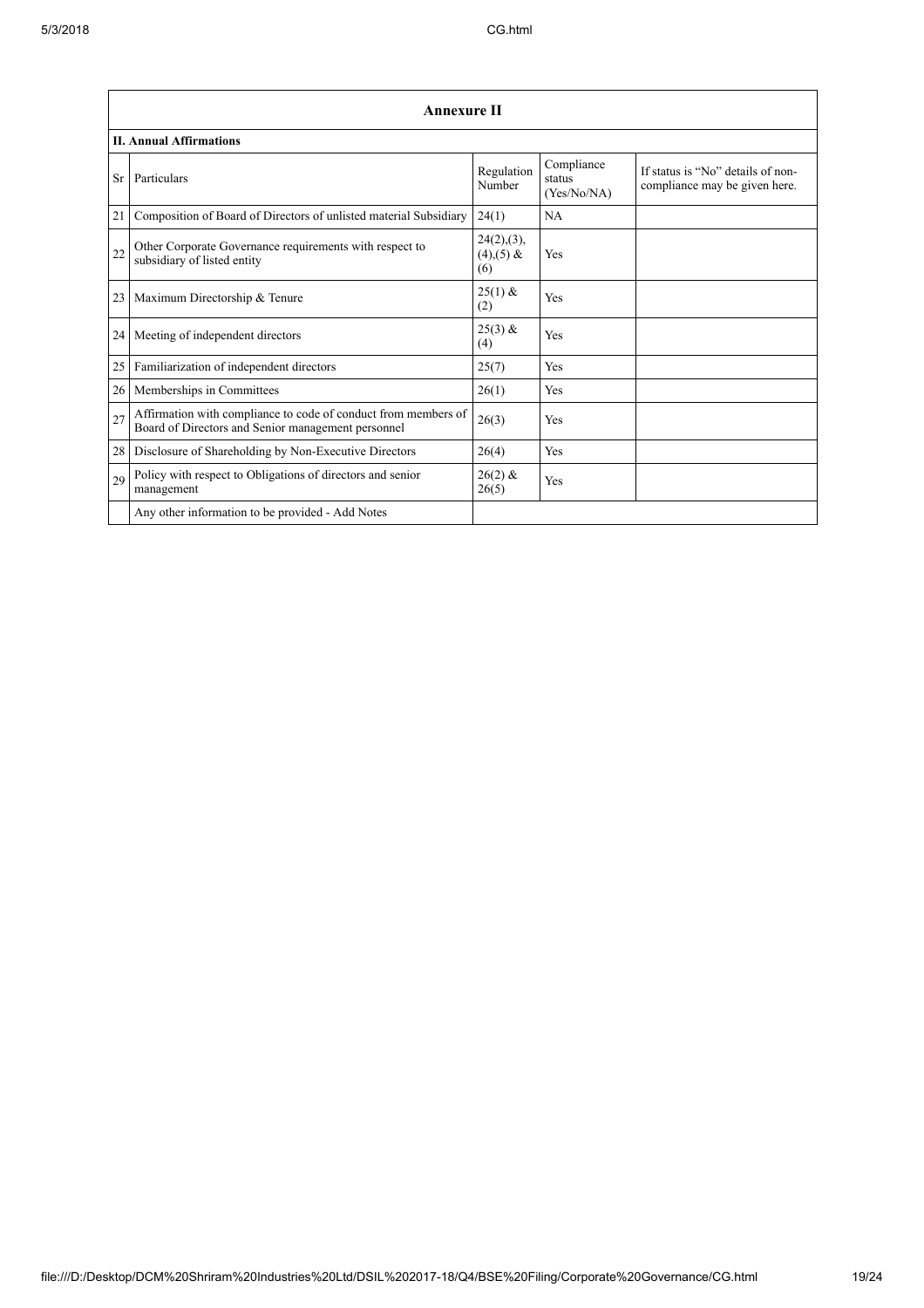| Annexure II              |                                                                                                                                                                       |                                         |  |  |
|--------------------------|-----------------------------------------------------------------------------------------------------------------------------------------------------------------------|-----------------------------------------|--|--|
| <b>III. Affirmations</b> |                                                                                                                                                                       |                                         |  |  |
|                          | <b>Particulars</b>                                                                                                                                                    | <b>Compliance status</b><br>(Yes/No/NA) |  |  |
|                          | The Listed Entity has approved Material Subsidiary Policy and the Corporate Governance requirements with<br>respect to subsidiary of Listed Entity have been complied | NA                                      |  |  |
|                          | Any other information to be provided                                                                                                                                  |                                         |  |  |